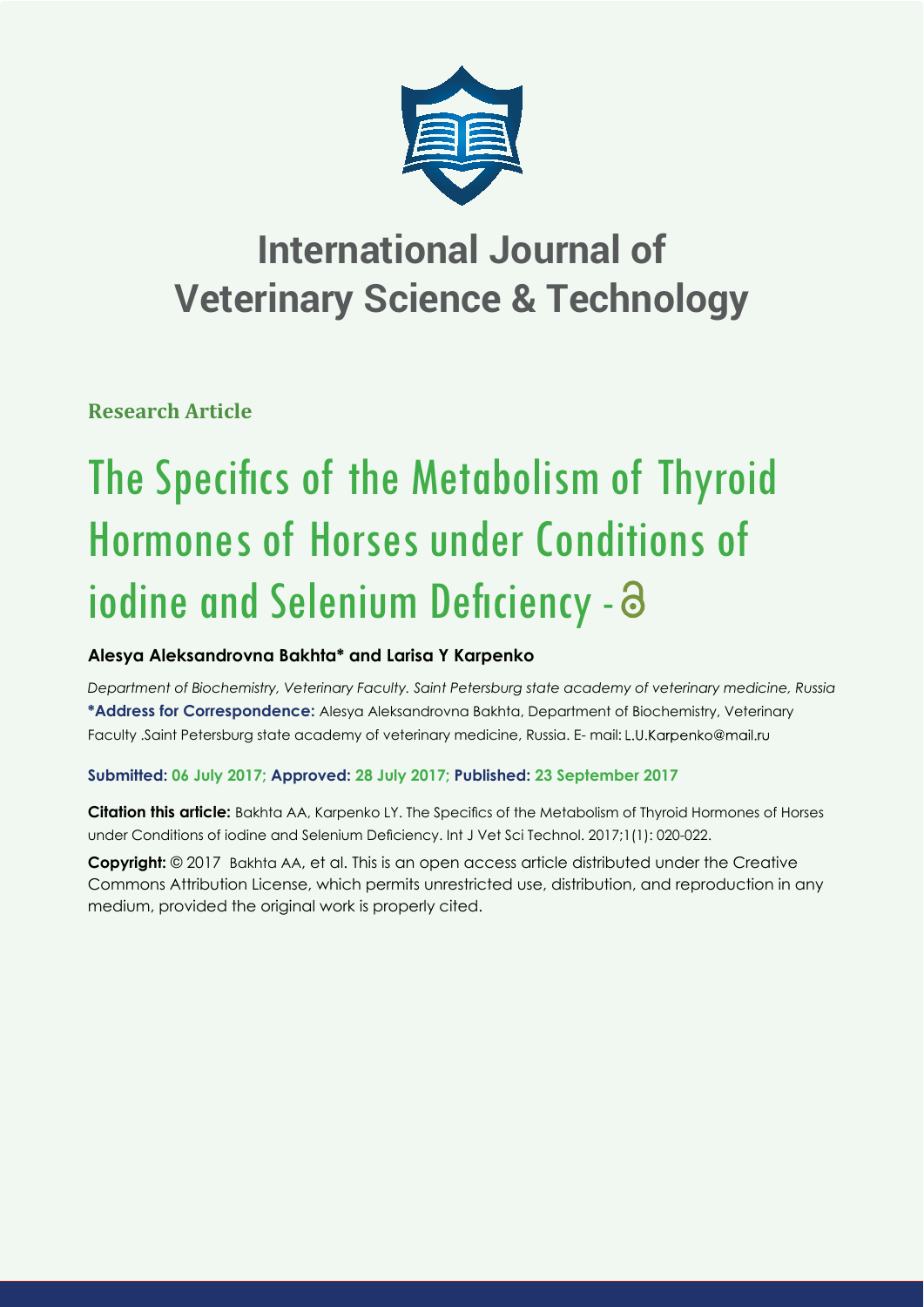#### **Abstract**

The purpose of this research was to study the characteristics of iodine, selenium and thyroid hormones metabolism of horses and the influence of mineral supplement "Chelavite" use on these values of horses. The experimental part of work was realized in equestrian club "Lada" (Leningrad region, North-Western region of the Russian Federation). Apparently healthy horses of 5-12 years old were the object of research. During the research two groups were formed – experimental group and control one. Each group included 15 heads. The animals were taken into the groups according to the pair*-*analogues method*.* The mineral supplement dose was determined according to the instruction for application for horses of experimental group with feed. The curative dose was 0,6 ml for 10kg of body mass 1 time a day during 30 days. The animals of control group have not been given the mineral supplement "Chelavite". The results of the researches have shown that the horses' state before the beginning of the experiment can be considered to be euthyroid. After using the mineral supplement "Chelavite" the content of protein-bound iodine in blood has been repaired as well as the balance of T3 and T4 in blood, the selenium level has increased. This allows to conclude that the use of selenium and iodine together leads to optimization of their homeostasis and thyroid metabolism improvement. Thus, this preparation may be recommended as a preventive and treatment agent of iodine and selenium deficiency of horses.

Key Words: Horse; Iodine; Selenium; Triiodothyronine; Thyroxine; Thyrotropin Releasing Hormone; Insufficient Iodine; Selenium Deficiency; Chelates

#### **INTRODUCTION**

It is known that dis balance of microelements in the environment has direct influence on functioning of almost all horses' organism organs and systems. In case of the microelements excess or deficiency in the organism adaptation mechanism begin to have an effect [1]. Among a variety of microelements the iodine is the most studied. Its deficiency influence in a negative way on health because of the thyroid function abnormality [2]. It is deniable that the main cause of iodine deficiency states development is the deficiency of iodine in ground, water. As a result its content in feed is low. This influence in a negative way on horses' state [3]. The influence of many microelements on iodine deficiency development was studied in experiments. These experiments concerned the thyroid structure and function (iodine, zinc, selenium). Selenium is of the most interest among these microelements. At the present time it is determined that selenium takes part in thyroid hormones metabolism, because it is a component of deiodinases which are involved in conversion of thyroxin (T4) into triiodothyronine (T3) realizing deiodination of T4 outer ring. Deiodinases belong to Selenium-containing enzymes including selenocysteine. At the present time the market provides a wide range of treatment agents and biologics for microelements correction. Among a variety of these preparations chelated metallic salts which are characterized by superior bioavailability and low toxicity because of chemical structure [4]. That is why the purpose of our research was to study the influence of mineral supplement "Chelavite" use on the characteristics of iodine, selenium and thyroid hormones metabolism of horses.

#### **MATERIALS AND METHODS**

The experimental part of work was realized in equestrian club "Lada" (Leningrad region, North-Western region of the Russian Federation). Biochemical researches have been conducted at the department of biochemistry of the Federal State Educational Institution of Higher Professional Education « Saint Petersburg state academy of veterinary medicine». Apparently healthy horses (*n* = 15) of 5-12 years old were the object of research. All animals were well nourished and apparently healthy. The horses have been fed according to the main nutritive balanced rations. They have not been received any additional mineral supplements. During the research two groups were formed – experimental group and control one. Each group included 15 heads. The animals were taken into the groups according to the pair-analogues method. The mineral

supplement "Chelavite" dose was determined according to the instruction for application for horses of experimental group with feed. The curative dose was 0, 6 ml for 10kg of body mass 1 time a day during 30 days. The animals of control group have not been given the mineral supplement "Chelavite". The samples were taken before giving the mineral supplement "Chelavite" and after the course had finished. Before taking blood the animals took clinical examination and thermometry. The blood was taken from jugular vein subject to aseptic and antiseptic regulations. Protein-bound iodine was determined by method of extraction with toluene, the content of iodothyronines was determined by radioimmunoassay technique with use of chemical agents for radioimmunometric method of IMMUNOTECH A BECHMAN COULTER COMPANY, selenium in blood serum was determined by stripping voltammetry using АВА-3 device (Voltammetric analyzer, "Burevestnik" Research and production enterprise). The obtained data underwent statistical treatment by means of software package Statistical 6.0. The following indexes were determined: M - arithmetical mean; m- error of arithmetical mean; t – Student's test.

#### **RESULTS OF THE RESEARCHES**

The results of the researches are shown in the schedule.

The data received shows that before the beginning of the experiment the state may be considered as euthyroid, but the disruption of iodothyronines balance in blood is observed. The content of triiodothyronines is increased. This fact features iodine deficiency in logical combination with protein-bound iodine concentration decrease and explains low thyroxin content. After using this preparation the content of protein-bound iodine in blood has repaired as well as balance of T3 and T4 in blood. Thus, proteinbound iodine has significantly increased ( $P < 0.05$ ) in 1,9 times, thyroxin in 1,5 times, selenium in 10 times while triiodothyronine has significantly decreased in 7 times and TSH in 2,3 times. During the experiment period these values of control group animals have not significantly changed.

#### **DISCUSSION**

Mineral supplement "Chelavite" contains complex of the following components, mass %: 2Na- or 2К-salt ethylene diamine - N, N1 - disuccinic acid 15.0-35.0; Na- or К – amino-acid salt 2.0-10.0; iron (III) 0.6-3.0; manganese (II) 0.5-2.5; cuprum (II) 0.05-0.25; zinc (II) 0.3-2.5; cobalt (II) 0.005-0.05; selenium (IV) 0.01-0.03; iodine